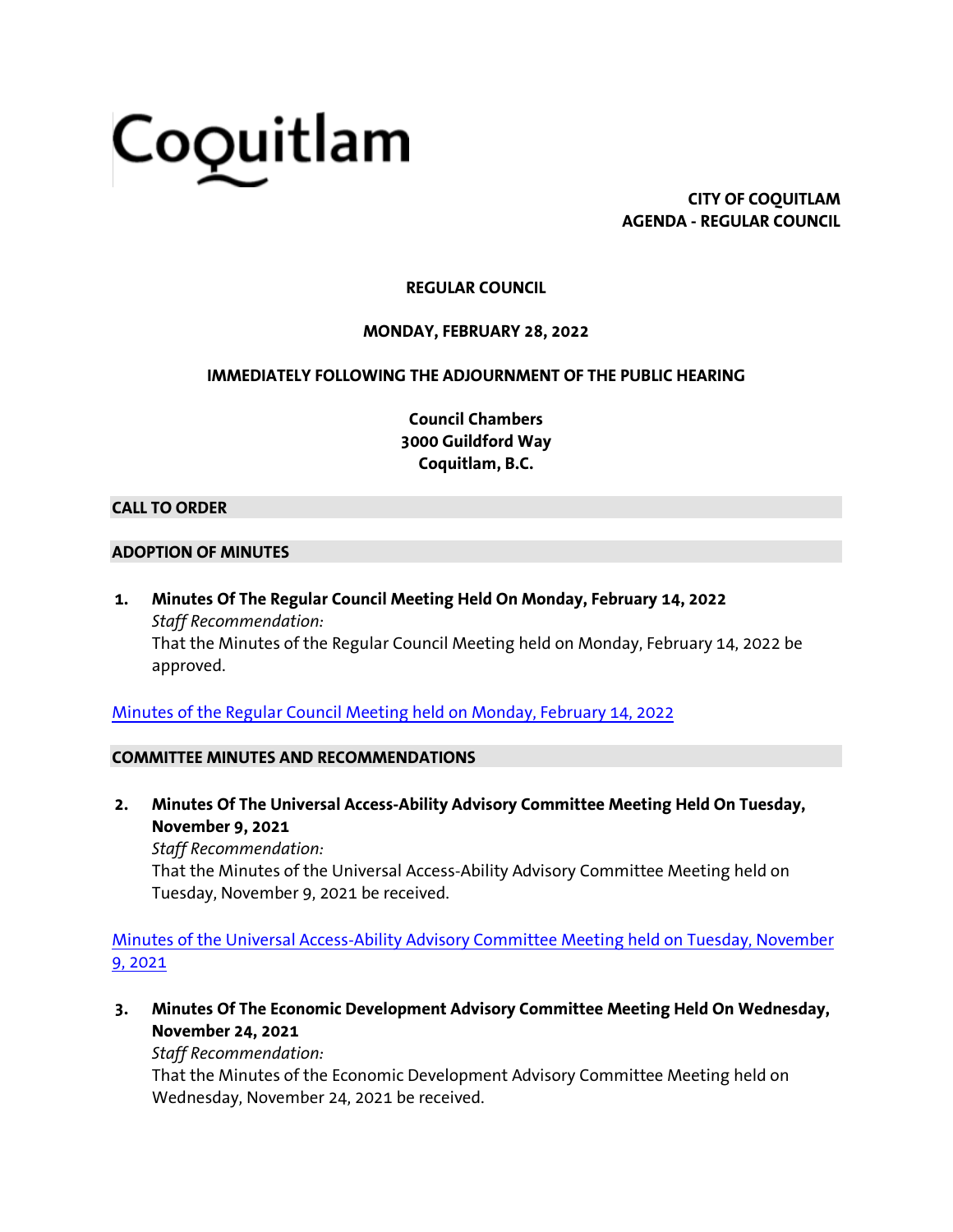# [Minutes of the Economic Development Advisory Committee Meeting held on Wednesday,](https://coquitlam.ca.granicus.com/MetaViewer.php?view_id=2&event_id=1387&meta_id=53180)  [November 24, 2021](https://coquitlam.ca.granicus.com/MetaViewer.php?view_id=2&event_id=1387&meta_id=53180)

**4. Informal Meeting Notes Of The Economic Development Advisory Committee Meeting Held On Wednesday, November 24, 2021**

*Staff Recommendation:*

That the Informal Meeting Notes of the Economic Development Advisory Committee Meeting held on Wednesday, November 24, 2021 be received.

[Informal Meeting Notes of the Economic Development Advisory Committee Meeting held on](https://coquitlam.ca.granicus.com/MetaViewer.php?view_id=2&event_id=1387&meta_id=53183)  [Wednesday, November 24, 2021](https://coquitlam.ca.granicus.com/MetaViewer.php?view_id=2&event_id=1387&meta_id=53183)

# **CONSIDERATION OF ITEMS FROM THE PUBLIC HEARING HELD FEBRUARY 28, 2022**

- **5. Bylaw No. 5190, 2022 – 594, 596, 600 And 602 Sydney Avenue** *Staff Recommendation:* That Council give second and third readings to City of Coquitlam Zoning Amendment Bylaw No. 5190, 2022.
- **6. Bylaw No. 5191, 2022 – 560 Sydney Avenue** *Staff Recommendation:* That Council give second and third readings to City of Coquitlam Zoning Amendment Bylaw No. 5191, 2022.
- **7. Bylaw No. 5188, 2022 And Bylaw No. 5189, 2022 – Text Amendment: Building On Slopes And Bylaw Amendments**

*Staff Recommendation:* That Council:

- 1. Give second, third, and fourth and final readings to City of Coquitlam Zoning Amendment Bylaw No. 5188, 2022; and
- 2. Give fourth and final reading to City of Coquitlam Building Amendment Bylaw No. 5189, 2022.

# [Consideration of the Items from the Public Hearing held on February 28, 2022](https://coquitlam.ca.granicus.com/MetaViewer.php?view_id=2&event_id=1387&meta_id=53185)

# **BYLAWS FOR FINAL ADOPTION**

**8. Fourth And Final Reading Of Housing Agreement Bylaw No. 5197, 2022 At 515 Cottonwood Avenue – Townline (Proj 17-024)** *Staff Recommendation:*

That Council give fourth and final reading to Housing Agreement Bylaw No. 5197, 2022.